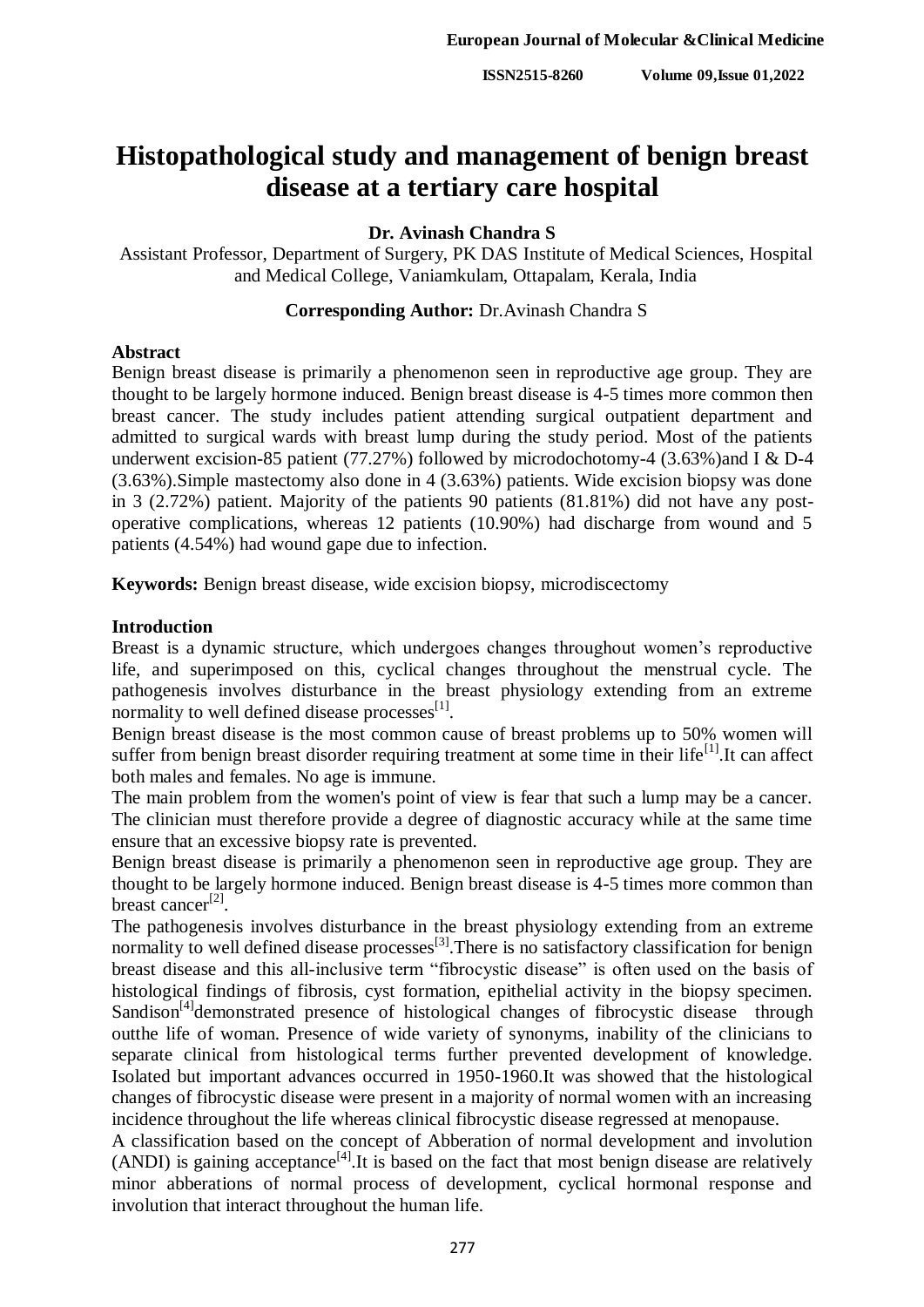### **European Journal of Molecular &Clinical Medicine**

#### **ISSN2515-8260 Volume 09,Issue 01,2022**

The reports on the benign and completely curable lesions of the breast are scarce, because there have been overshadowed by the magnitude of the problems of cancer of the breast.Some of these pose diagnostic problems due to their clinical resemblance with carcinoma of the breast.Beside this, the spectrum of benign breast lesion shows considerable variations from one geographical region to another. The infective lesions are seldom seen in the west but in one of the Indian report, the infective disease was responsible for more than 13% of the benign breast diseases<sup>[5,  $\delta$ ]</sup>.

## **Methodology**

The study includes patient attending surgical out patient department and admitted to surgical wards with breast lump during the study period.

**Data collection:** By preparing a performa with relevant history, clinical examination and investigation.

**Exclusion criteria:** Patient who have not attained menarche, history of trauma, patient with malignant breast lump, patients who are not willing for surgery.

All the patients were studied and analysed in detail with regard to-

- 1. History
- 2. Clinical examination
- 3. FNAC
- 4. Operative findings
- 5. Histopathological findings
- 6. Post-operative course

### **Results**

| Side             | <b>Number of patients</b> | <b>Percentage</b> |
|------------------|---------------------------|-------------------|
| Left             |                           | 55.45             |
| Right            |                           | 36.36%            |
| <b>Bilateral</b> |                           |                   |

**Table 1:** Side of Involvement of Breast

In the present study, it was found that the most common quadrant involved in benign breast disease is the upper outer quadrant-78(70.9%) followed by both lower outer and lower inner quadrant-10(9.09%) each.  $1(0.9\%)$  found to have the central side involved and  $3(2.72\%)$ found to have all quadrants involved.

**Table 2:** Quadrant involved in breast

| Quadrant     | <b>Number of patients</b> | <b>Percentage</b> |
|--------------|---------------------------|-------------------|
| Upper outer  |                           | 70.90%            |
| Upper inner  |                           | 7.27%             |
| Lower outer  |                           | 9.09%             |
| Lower inner  |                           | 9.09%             |
| Central      |                           | 0.9%              |
| All quadrant |                           | 2.72%             |

Most of patients presented in OPD with complaints of breast lump 66 (60%) followed by patients presenting with lump and pain of 33(30%). Some patient show engorgement of breast 8 (7.2%).Few Patients also presented with lump, pain and discharge 3 (2.7%).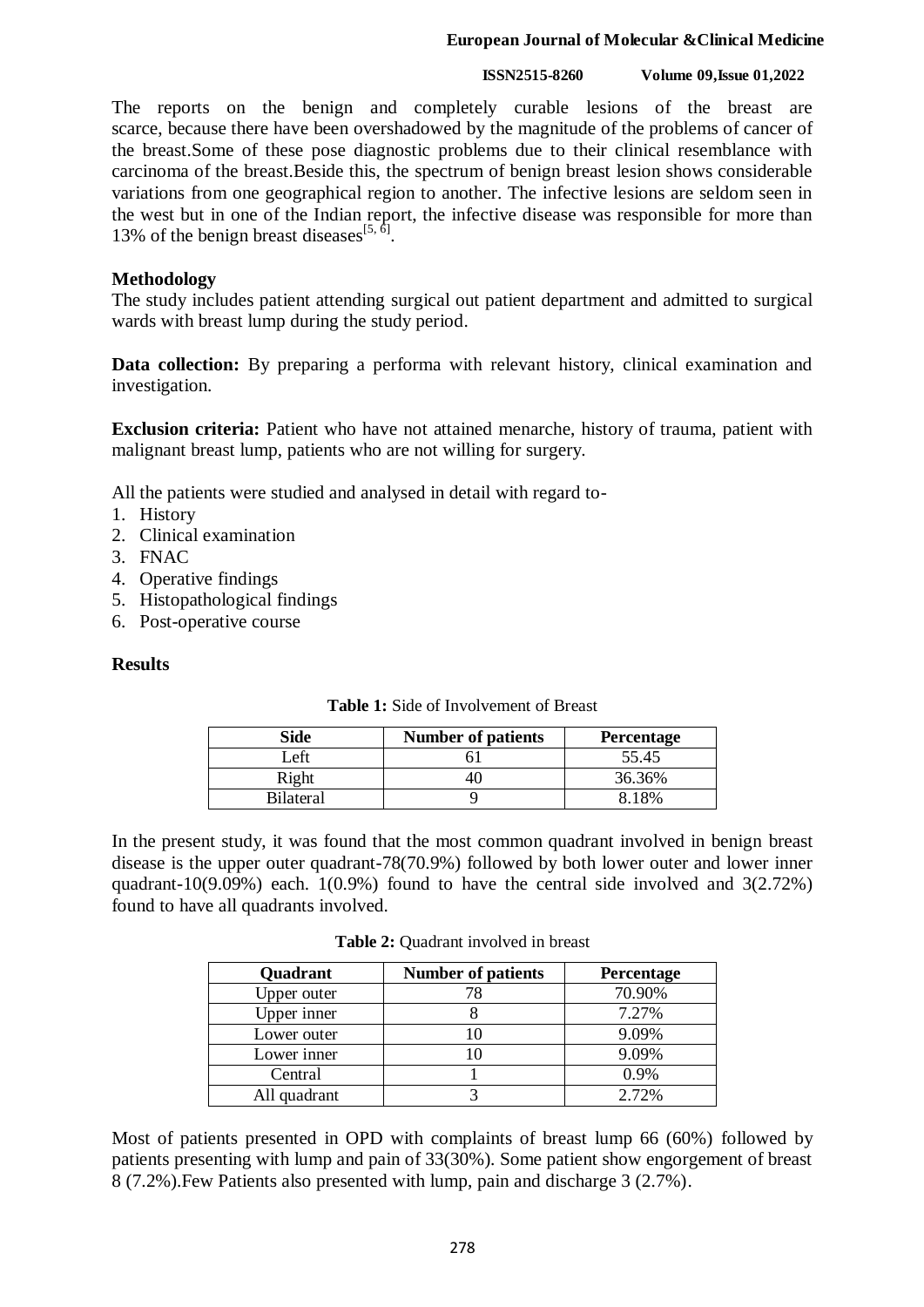### **European Journal of Molecular &Clinical Medicine**



**Graph 1:** Size of Tumor

Maximum patients presented with FNAC reports showing Fibroadenoma in 59 (53.63) patients followed by Fibrocystic disease in 27(24.54%) patients. FNAC report also showed Phyllodes tumor-5 (4.54%) patients followed by Breast abscess-6 (5.44%), Galactocele-4 (3.63%), Duct papilloma-4 (3.63%),T.B. mastitis of 2 (1.81%) patients.

| <b>FNAC Report</b>            | <b>Number of patients</b> | Percentage |
|-------------------------------|---------------------------|------------|
| Fibroadenoma                  | 59                        | 53.63%     |
| Fibrocystic disease           | 27                        | 24.54%     |
| Galactocele                   |                           | 3.63%      |
| Duct Ectasia                  | 3                         | 2.72%      |
| Duct papilloma                |                           | 3.63%      |
| <b>Chronic Breast Abscess</b> |                           | 5.44%      |
| Phyllodes tumor               |                           | 4.54%      |
| T.B mastitis                  |                           | 1.81%      |

**Table 3:** FNAC Report

Most of the patients 102 patients (92.73%) underwent surgery for treatment of benign breast disease, whereas 8 patients (7.27%) were managed conservatively.

| Table 4: Treatment of patient |  |  |
|-------------------------------|--|--|
|-------------------------------|--|--|

| Treatment    | <b>Number of patient</b> | <b>Percentage</b> |
|--------------|--------------------------|-------------------|
| Surgical     | 02                       | 92.73             |
| conservative |                          | 7 27%             |

Most of the patients underwent excision-85 patient (77.27%) followed by microdochectomy-4 (3.63%)and I & D-4 (3.63%). Simple mastectomy also done in 4 (3.63%) patients. Wide excision biopsy was done in 3 (2.72%) patient.

|  |  | <b>Table 5:</b> Surgical Treatment |
|--|--|------------------------------------|
|--|--|------------------------------------|

| <b>Treatment</b>       | <b>Number of patient</b> | Percentage |
|------------------------|--------------------------|------------|
| <b>Excision Biopsy</b> | 85                       | 77.27%     |
| I and D                |                          | 3.63%      |
| Microdochectomy        |                          | 3.63%      |
| Quadrantectomy         |                          | 1.81%      |
| Simple mastectomy      |                          | 3.63%      |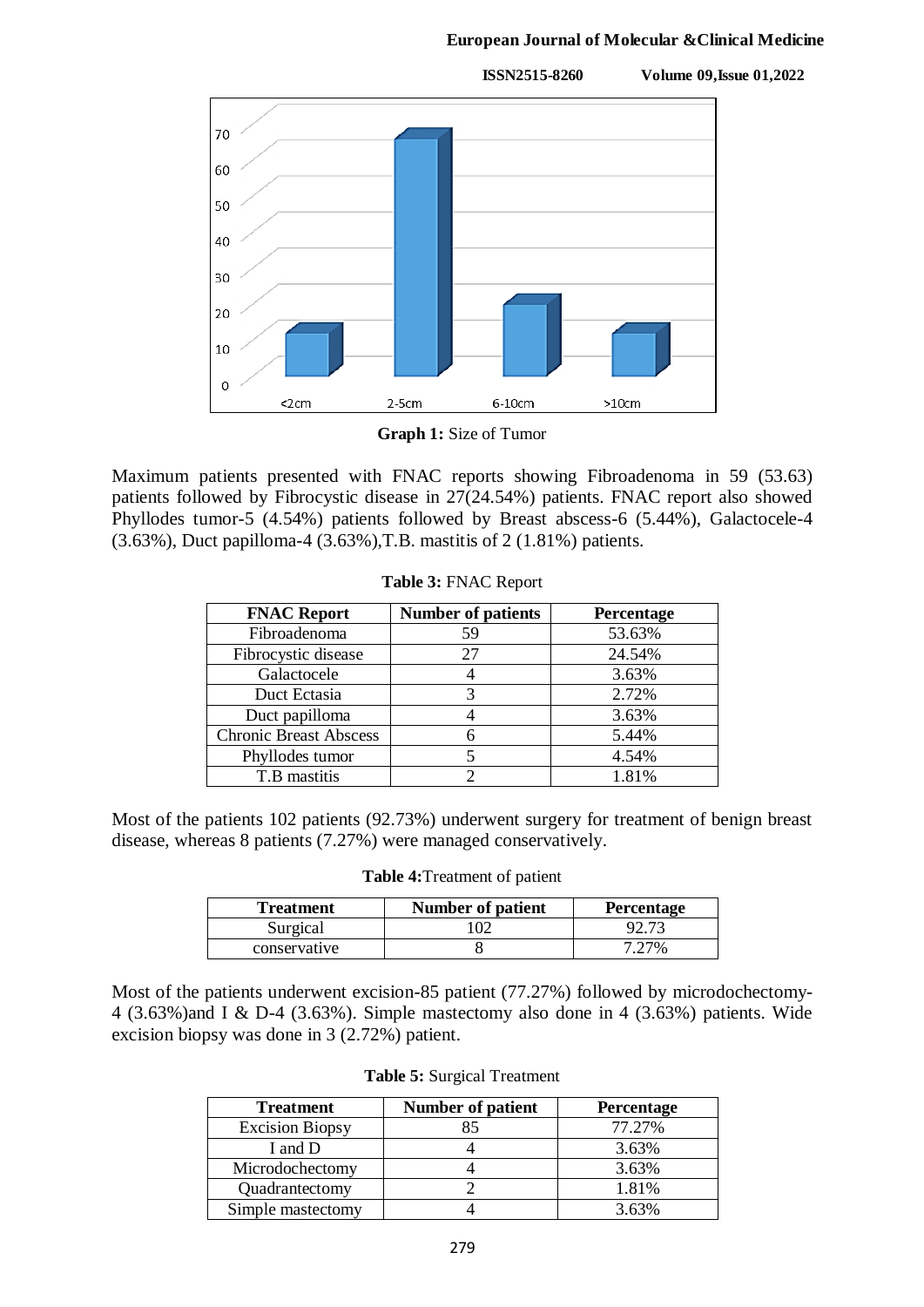#### **European Journal of Molecular &Clinical Medicine**

|               | <b>ISSN2515-8260</b> |       | <b>Volume 09, Issue 01, 2022</b> |
|---------------|----------------------|-------|----------------------------------|
| Wide excision |                      | 2.72% |                                  |

Majority of the patients 90 patients (81.81%) did not have any post-operative complications, whereas 12 patients (10.90%) had discharge from wound and 5 patients (4.54%) had wound gape due to infection.

| <b>Complication</b> | <b>Number of patients</b> | <b>Percentage</b> |
|---------------------|---------------------------|-------------------|
| Wound gaping        |                           | 4.90%             |
| Wound discharge     |                           | 11.76%            |
| No complication     | 85                        | 83.33%            |

**Table 6:** Post-operative Complications

Most of the patients histopathology report showed Fibradenoma-57 (51.81%) followed by Fibrocystic disease in 24 (21.81%). Phyllodes tumor was seen in reports of 5 (4.54%), Antibioma in 4 (3.63%), malignancy in 2 (1.81%) andDuct ectasia and duct papilloma in 3 (2.72%) each.

| <b>Histopathology</b>      | Number of patient | Percentage |
|----------------------------|-------------------|------------|
| Fibroadenoma               | 57                | 51.81%     |
| <b>Fibrocystic Disease</b> | 24                | 21.81%     |
| Malignancy                 | 2                 | 1.81%      |
| Phyllodes tumor            |                   | 4.54%      |
| Duct ectasia               | 3                 | 2.72%      |
| Duct papilloma             |                   | 2.72%      |
| Antibioma                  |                   | 3.63%      |

|  | <b>Table 7: Histopathology</b> |
|--|--------------------------------|
|--|--------------------------------|

During first week, 15 patient (13.63%) had post-operative complications and no recurrence. At 1 month follow up, 5 patients (4.54%) had post-operative complications and no recurrences. At 6 months follow up, there was no post-op complications noted but 3 patients (2.72%) had recurrence of breast lump which was diagnosed to be fibroadenoma and had to be re-operated again.

| <b>Follow</b> up | <b>Responded to conservative</b><br>management $(n=8)$ | Post-operative<br>Complicationn=102 | Recurrence<br>$N=110$ |
|------------------|--------------------------------------------------------|-------------------------------------|-----------------------|
| 1st week         |                                                        | 15(14.70%)                          |                       |
| 1st month        |                                                        | $5(4.90\%)$                         |                       |
| 3rd month        |                                                        |                                     | $3(2.94\%)$           |
| total            |                                                        |                                     |                       |

**Table 8:** Follow up

## **Discussion**

Onukak EE *et al*.<sup>[7]</sup> in his study of benign breast disorder in non-western population part 3 in1989studied298 pts.In his study left side was involved in 48.3% of pts.Right side was involved in 43.8% pts. bilateral involvement was noted 5.8% pts.

AjithaMGet al.<sup>[8]</sup> studied210pts of benign breast disease in2012. In this study maximum (49%) pts were having left sided disease.Right side involvement was seen in 46.6% ptsand bilateral involvement was seen in 5.4% pts.

Naveen N *et al.*<sup>[9]</sup>in his study "A CLINICAL STUDY OF BENIGN BREAST DISEASE IN RURAL POPULATION" in year 2013, studied 50 patients. in hisstudyleft side was involved in 42% pts. 34% pts had in right sided disease and remaining24% pts had bilateral involvement.

In present study maximum number of patients had left sided involvement 55.45%. Right side involvement was seen in 36.36% and bilateral disease was seen in 8.18% pts.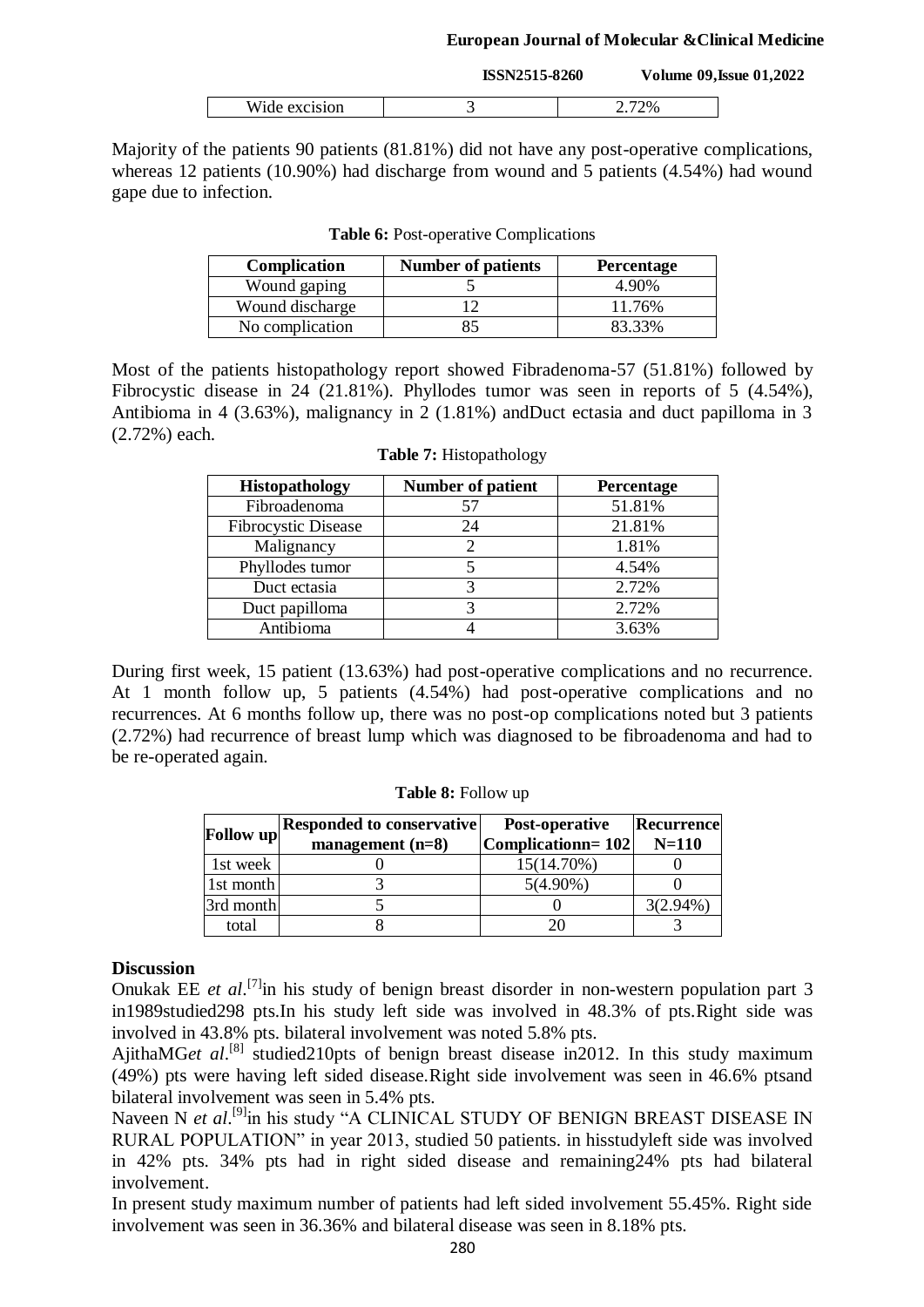#### **ISSN2515-8260 Volume 09,Issue 01,2022**

Thus results found in our study are comparable with other studies.

Oluwole SF *et al.*<sup>[10]</sup>in his study analysis of Benign breast disease inblacksstudied202pts with benign breast disease. In his study upper outer quadrant involvement was most common, seen in67.9% pts. lower outer quadrant was involvedin 10.5%, upper inner quadrant was involved in 8.1%, lowerinnerquadrant was involved in 8.8%, central quadrant was involvedin 0.8%. 0.8% pts had disease involving all quadrants.

Ajitha MG *et al.*<sup>[8]</sup> studied210pts of benign breast disease in2012. In this study maximum patients had upper outer quadrant involvement, seen in 43.8% pts.Lower inner quadrant wasinvolved in 17.8%, upper inner quadrant was involved in15.7%, lower outer quadrant was involved in13.8% and central quadrant was involved in4.2% pts.

In present study maximum number of patients had upper outer quadrant disease, seen in70.9% pts. lower outer quadrant was involved in 9.09%, upper inner quadrant was involved in7.27%, lower Inner quadrant was involved in9.09%, central quadrant was involved in 0.9% pts. all quadrant disease was observed in 2.27% pts. Thus results found inpresent study are comparable with other studies.

Higher incidence seen in upper outer quadrant may be due to more amount of breast tissue in upper outer quadrant.

Naveen N<sup>[9]</sup> in his study "A CLINICAL STUDY OF BENIGN BREASTDISEASE IN RURAL POPULATION" in year 2013, studied50 patients.In his study most lesion had size of 2-5cm observed in 58% pts. Lesions of size6-10 cm were observed in 18% pts.12% pts had lesions less than 2 cm while only 6% pts had lesion bigger than 10 cm.

In present study maximum number of patients had lesions of size 2-5cmobserved in 60%. Lesions of6-10cmwere observed in 18%. Lesions smaller than 2 cm were seen in 10.9%pts. 10.9% pts had lesions bigger than 10 cm.

Thus results found in our study are comparable with above mentioned studies.

Likharet al.<sup>[11]</sup> did a study of 302 pts named "Diagnostic criteria in Breast lesion" in 2013.Fibroadenoma was most commonly observed FNAC finding seen in45.91% pts. Fibrocystic disease was seen 20.1% pts, Galactocele was seen in 2.8% pts.Phyllodes tumor was diagnosed in 1.36% pts.

Naveen N *et al.*<sup>[9]</sup>did a study of 50 pts named A CLINICAL STUDY OF BENIGN

BREAST DISEASE IN RURAL POPULATION" in year 2013. maximum patients underwent excision of lesion,done in 64% pts. 24% pts were managed conservatively. 2% pts underwent simple mastectomy.incision and drainage was done in 2%.Wide localexcision was done in 2%.

In present study excision of lesion was done in 72.27% pts. 7.27% pts were managed conservatively. Simple mastectomy was done in 3.63% pts. 3.63% pts underwent incision and drainage andmicrodochectomy each. Quadrantectomy was done in1.81% pts. Higher percentage of surgical management is due to patient anxiety and more number of fibroadenoma patients for which surgical line of treatment is the only option.

Thus approximate distribution of various treatment options for benign breast diseasein present study is comparable to other studies.

AdesunkanmiAr, in his study of 225 patients stated that post-operative complications were infrequent after operative benign breast disease.

Present study shows that 84.54% of patients were asymptomatic whereas 15.46% of patients had post-operative complications like wound infection and wound healing disoreders.

The higher rate of wound infection in our area is probably due to lack of personal hygiene followed by people in rural areas.

Abdul Rashid did a study of 72 cases"Three year study of Breast lesions in women aged 15- 70 years in tertiary hospital", in 2014.

Fibroadenoma was most common histopathology diagnosis seen in55.55% pts. Fibrocystic disease was seen in 11.11%, Duct ectasia was seen in 2.77% andduct papilloma was seenin 1.38% of histopathology reports.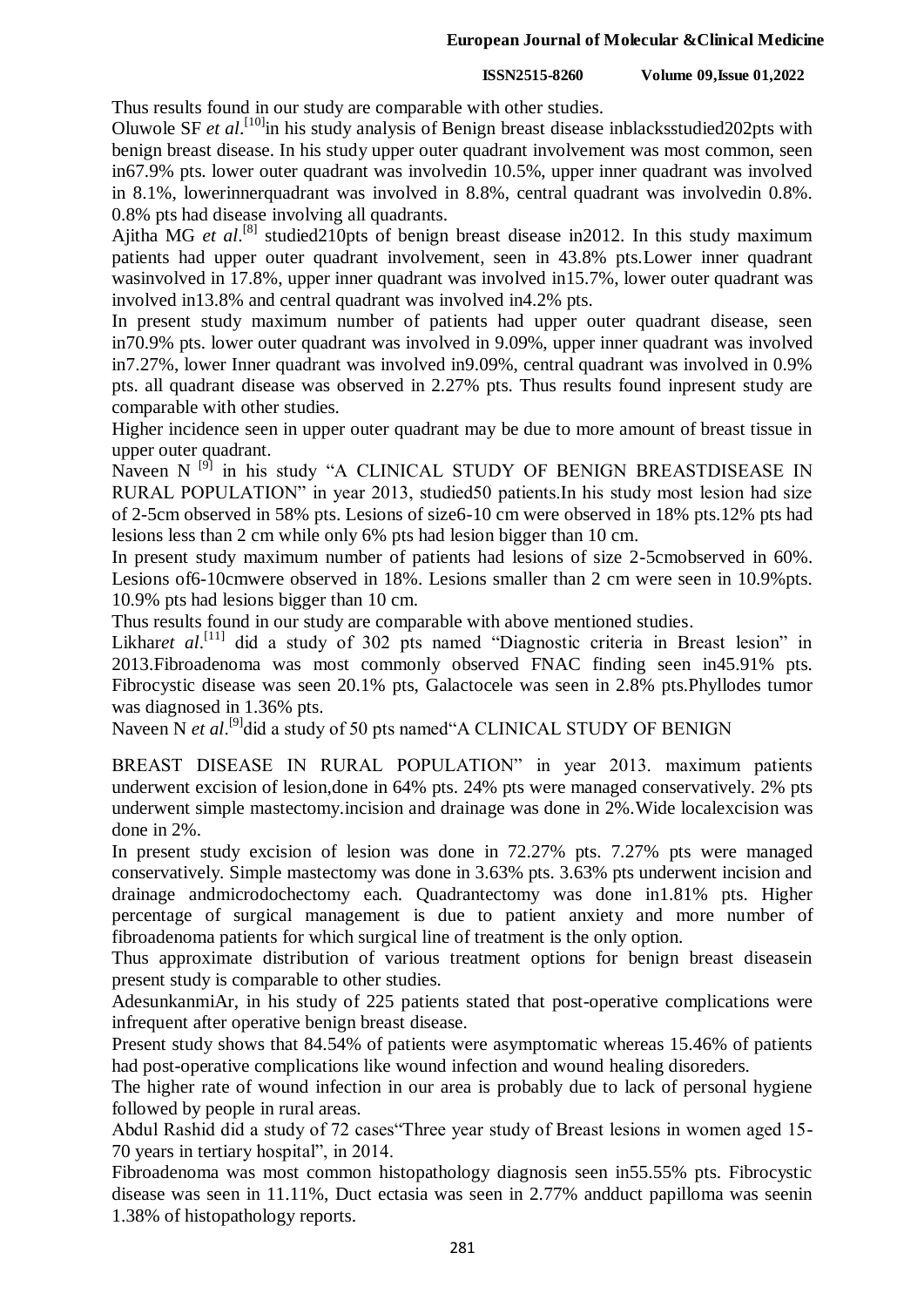Stanley ChibuzoUwaezuoke<sup>[12]</sup> did a multicentre histopathologicalaudit of benign beast lesions in 334 pts. In his audit fibroadenoma was seenin 45.6% of histopathological reports. Fibrocystic disease was seen in 26.3%, Phyllodes tumor was seen in 0.9% and duct papilloma

was seen in 0.4% of histopathological report.

In present study, out of the 110 patients, maximum patientshistopathology revealed Fibroadenoma in 51.81% followed byFibrocystic disease in 21.81%, Phyllodes tumor in 4.54%, Antibiomain 3.63%, Duct ectasia in 2.72%, Duct papilloma in 2.72% andmalignancy in 1.81%.

Thus results of Histopathology reporting in benign breast disease found in our study are comparable with other national and internationalstudies.

Adesunkanmi AR, in his study of 225 patients demonstrated that at 3 months follow up there were infrequent post-operative complications and recurrence was noted in ipsilateral/contralateral breast in 4.4% of patients.

Present study shows that at 3 months follow up there were no post-operative complications noted and recurrence was noted in 2.72% of patients. This is comparable with below mentioned studies.

## **Conclusion**

- Fibroadenoma is the commonest lesion (53.6%). Fibrocystic disease is the next commonest with 24.54% of cases.
- Comparison of clinical diagnosis and FNAC to HPE was done of fibroadenoma and fibrocystic disease was done. Clinical diagnosis and FNAC of fibroadenoma was found to have sensitivity of 100% each and for fibrocystic disease clinical diagnosis and FNAC has a sensitivity of 91.7% each when compared to histopathological examination.

## **References**

- 1. Janes RH, Bouton MS. "Initial 300 consecutive stereotactic core needle breast biopsy by a surgical group". AM.JSurg. 1994;169:533.
- 2. Drew PJ, Monson JRT. "Magnetic resonance mammography" Br.JSurg.1996; 83:13-16.
- 3. Kerslek RW, Fox JN, Carleton PJ *etal*. "dynamic contrast enhanced and fat suppressed magnetic resonance imaging in suspected recurrent carcinoma of the breast-preliminary experience" Br.JRadiol. 1994;67:11-58.
- 4. Fischer U, Vosshenric R, Doler W *etal*. "MR imaging guided breast intervention experience with two systems" Radiology. 1995;195:593.
- 5. Rintool RF, Watson ACH. "Breast Surgery"-Farquharson"s text book of operative surgery- $8<sup>th</sup>$  edition-331.
- 6. Kern WH, Clark RW. "retrogression of fibroadenomas of breast" AM.JSurg. 1973;126:59- 62.
- 7. Onukak and Cederquist. "BBD in Non-Western population "Part III-BBD in Northern Nigeria-WJS. 1989;13:750-752.
- 8. Ajitha MB, Srinivasan N, Shivaswamy BS, Abhishek Vijayakumar. A Systematic Study on Fibroadenoma of the Breast. IJBAR, 2012, 03(12).
- 9. Naveen N, Avijeet Mukherjee, Vikrant Mahajan. A clinical study of benign breast disease in rural population.Journal of Evolution of Medical and Dental Sciences. 2013July;2(30):5499-5511.
- 10. Oluwole SF. "Analysis of BBD in Blacks" Am. JSurgery. 1982;137:786-789.
- 11. Oluwole SF. FreeMan-"Analysis of Benign breast lesion in Blacks"-The American Journal of Surgery, 1979, 137.
- 12. Dr. Naveen Nandal, Ms. Nisha Nandal, Dr. Kirti Mankotia, Ms. Neetu Jora. (2021). Investigating Digital Transactions in the Interest of a Sustainable Economy. International Journal of Modern Agriculture, 10(1), 1150 - 1162.\,
- 13. Ravindra V Ramteke. Role of fine needle aspiration cytology in diagnosis of breast